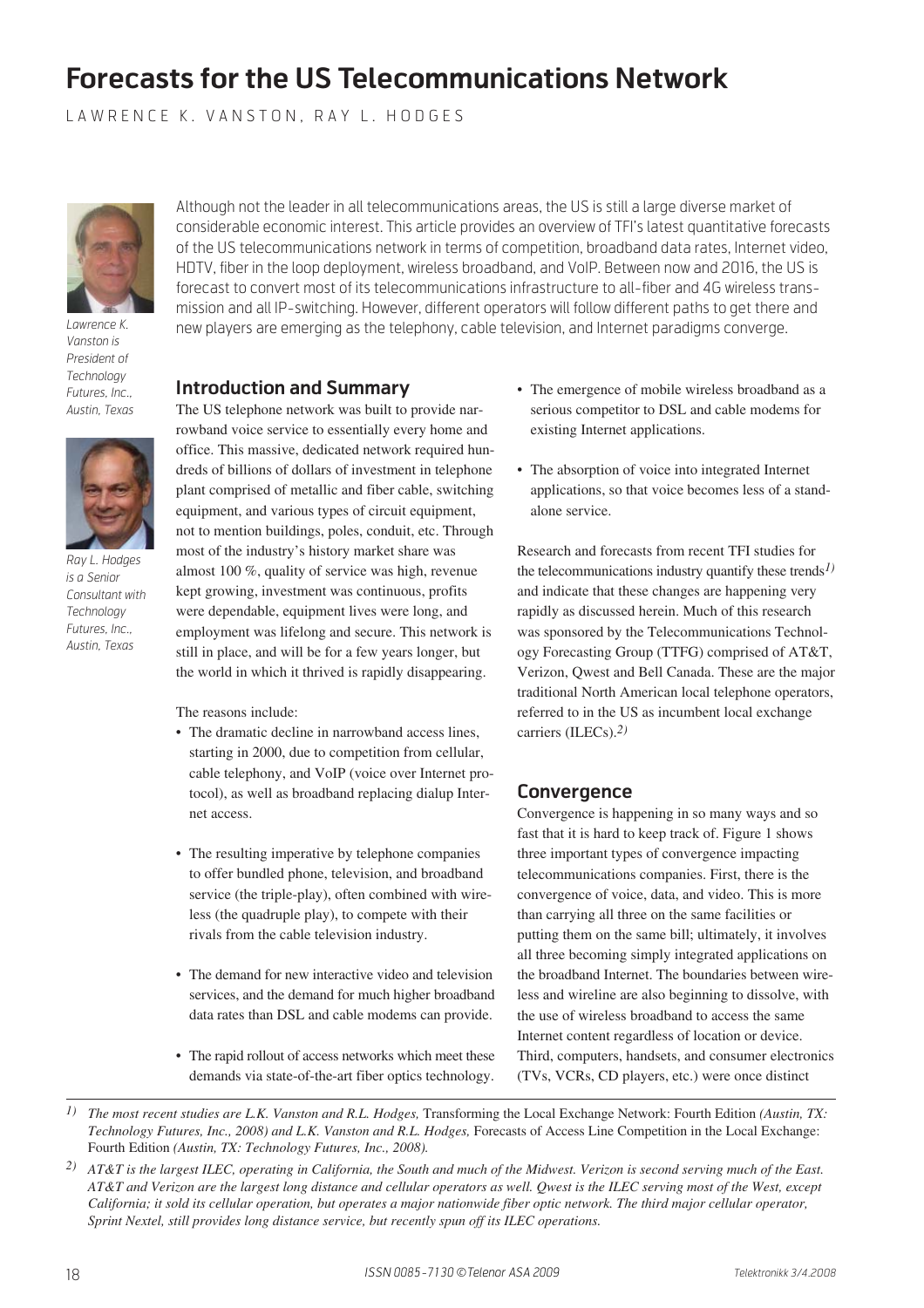devices in their own right. Now, people watch TV or listen to music on their computers or their cell phones, with the Internet, or at least Internet technology, playing the key communications role. In summary, the common convergence point for voice, data, and video, wireless, or wireline, regardless of device, is the broadband Internet.

The significance of convergence is clear when we consider the convergence of content from specialized analog formats (photos, records, VCR tapes, brochures, etc) to generalized digital formats (.jpg, .mp3, .mpg, .pdf, etc) that are stored, manipulated, and transmitted as if they were just data. (See Figure 2 for a longer list.)

# **The Dramatic Decline in Narrowband Access Lines**

The loss of ILEC narrowband access lines due to competition from wireless, broadband, cable telephony, and VoIP has been dramatic. As illustrated in Figure 3, since the peak in 2000, total ILEC access lines have fallen 20 % by mid-2007.*3)* We forecast this number to continue to fall, reaching about 25 % of the peak in 2015. The ILEC total includes both retail access lines and facilities provided to CLECs*4)* on a wholesale basis. The figure shows the decline has two main components:

- The substitution of wireline narrowband access (both ILEC and CLEC) by wireless, broadband*5)* and non-carrier VoIP.
- Facilities-based CLECs, primarily cable television companies capturing wireline market share from ILECs.

Each of these components is discussed below.

#### **Substitution by Wireless, Broadband, and VoIP**

The part of the decline of ILEC narrowband access lines caused by wireless, broadband and VoIP is isolated in Figure 4 for the residential market. The figure plots the percentage of access lines captured by these technologies, both historical and forecast. The forecast is based on a standard S-shaped substitution



*Figure 1 Telecom convergence*

model of how a new technology (in this case, several new technologies together) replaces an old technology in the market.*6)*

The most important replacement technology currently is wireless, that is, cellular telephony. Cellular continues its rapid penetration as shown in Figure 5, reach-



*Figure 2 Convergence of Content*



*(Source: Technology Futures, Inc.)*

- *3) Much of the historical data used herein is published by the US Federal Communications Commission (FCC) based on data provided by telecommunications operators, especially,* Local Telephone Competition: Status as of June 30, 2007 *and* High-Speed Services for Internet Access: Status as of June 30, 2007*. These two are published semi-annually.*
- *4) Competitive local exchange carrier. CLECs include resellers of ILEC services, operators leasing unbundled network elements (UNEs) from the ILECs and facilities-based operators such as cable television companies offering telephone service.*
- *5) By broadband competition, we mean the decline in wireline access lines caused by broadband users dropping second lines that were used for dialup Internet access.*
- *6) See, for example, our article in* Telektronikk*, vol 100, No. 4, 2004.*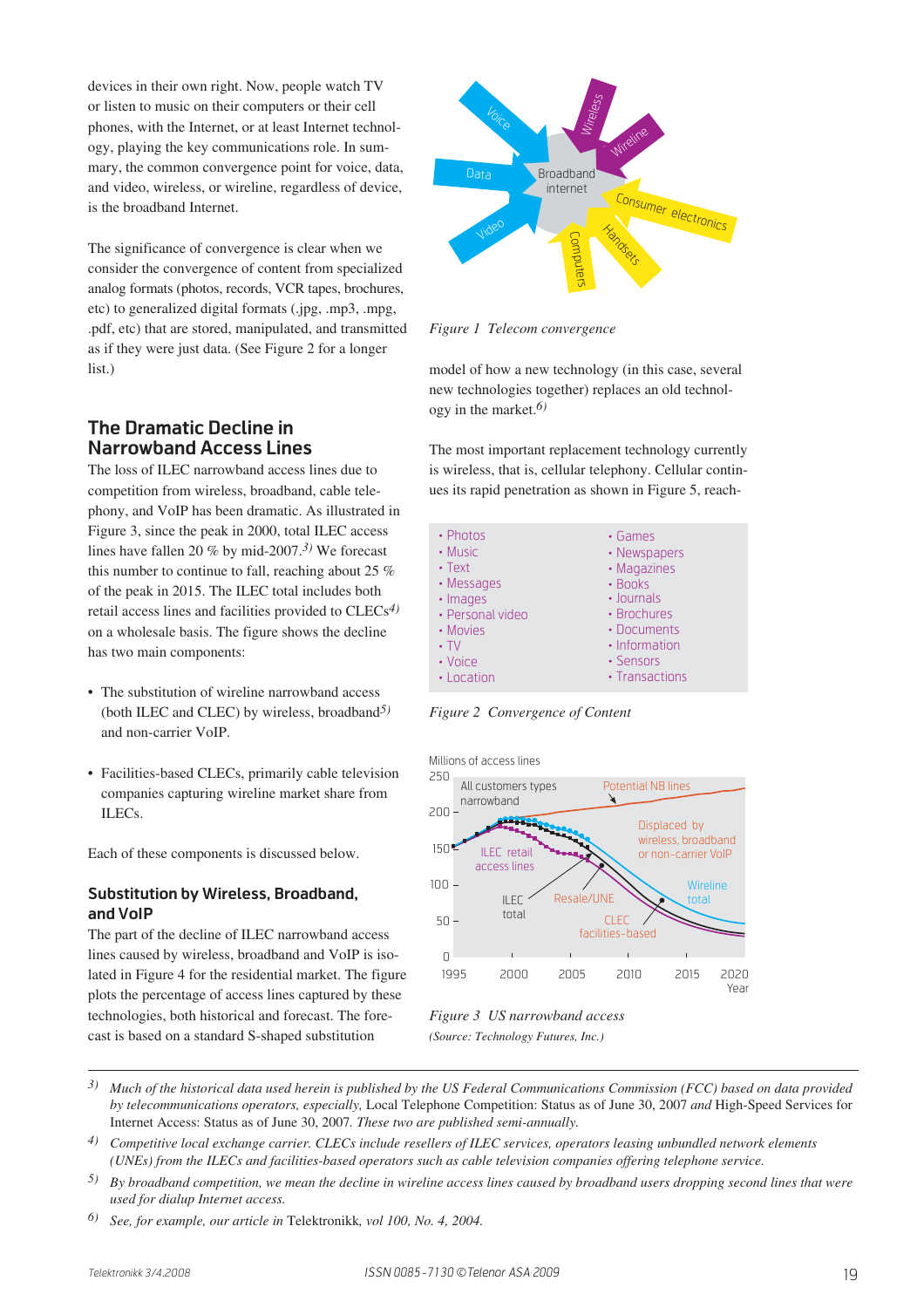

*Figure 4 US residential narrowband access lines displaced by wireless, broadband, or non-carrier VoIP (Source: Technology Futures, Inc.)*



*Figure 6 US Wireless-only households (Source: Technology Futures, Inc.)*



*Figure 7 US Wireless-only adults by age group (Data source: National Health Interview Survey)*



*Figure 5 US wireless subscribers (Source: Technology Futures, Inc.)*

ing 80 % of the population in 2007. Flat-rate cellular pricing plans, large buckets of free minutes, large free calling areas, and free long distance plans have encouraged people to rely on their cell phones to the extent that many have abandoned their landline phones. The historical trend is shown in Figure 6. Currently about 16 % of households have only wireless voice service. Younger people are more inclined to use wireless only as shown in Figure 7. About a third of adults under thirty are wireless only. This will support a continued long-term wireless-only trend.

Traditional wireline access lines are also being replaced by VoIP. As noted below, most cable television companies use VoIP instead of traditional circuit switching. Apart from the cable companies, non-carrier VoIP is having an impact. For example, Vonage, which provides phone service over its customers' broadband connections, served 2.2 million customers as of December 2006,*7)* and peer-to-peer VoIP services, such as Skype have been growing rapidly. Originally viewed as a cheap partial substitute for 'real' telephone service, VoIP quality is much improved and, ultimately, may surpass circuit switching's quality.*8)* It will also be infinitely more flexible as voice becomes integrated with the Internet as we discuss later.

# **Competition from Cable TV CLECs**

The second major component in the decline of ILEC access lines is competition from facilities-based competitors. For the residential market, these are mainly cable television companies such as Cablevision, Comcast, and Time Warner. As shown in Figure 8,

*7) www.vonage.com.* 

*<sup>8)</sup> This is because its bandwidth is virtually unlimited. Superior VoIP quality assumes that any residual technical problems with delay and jitter are overcome or are negligible.*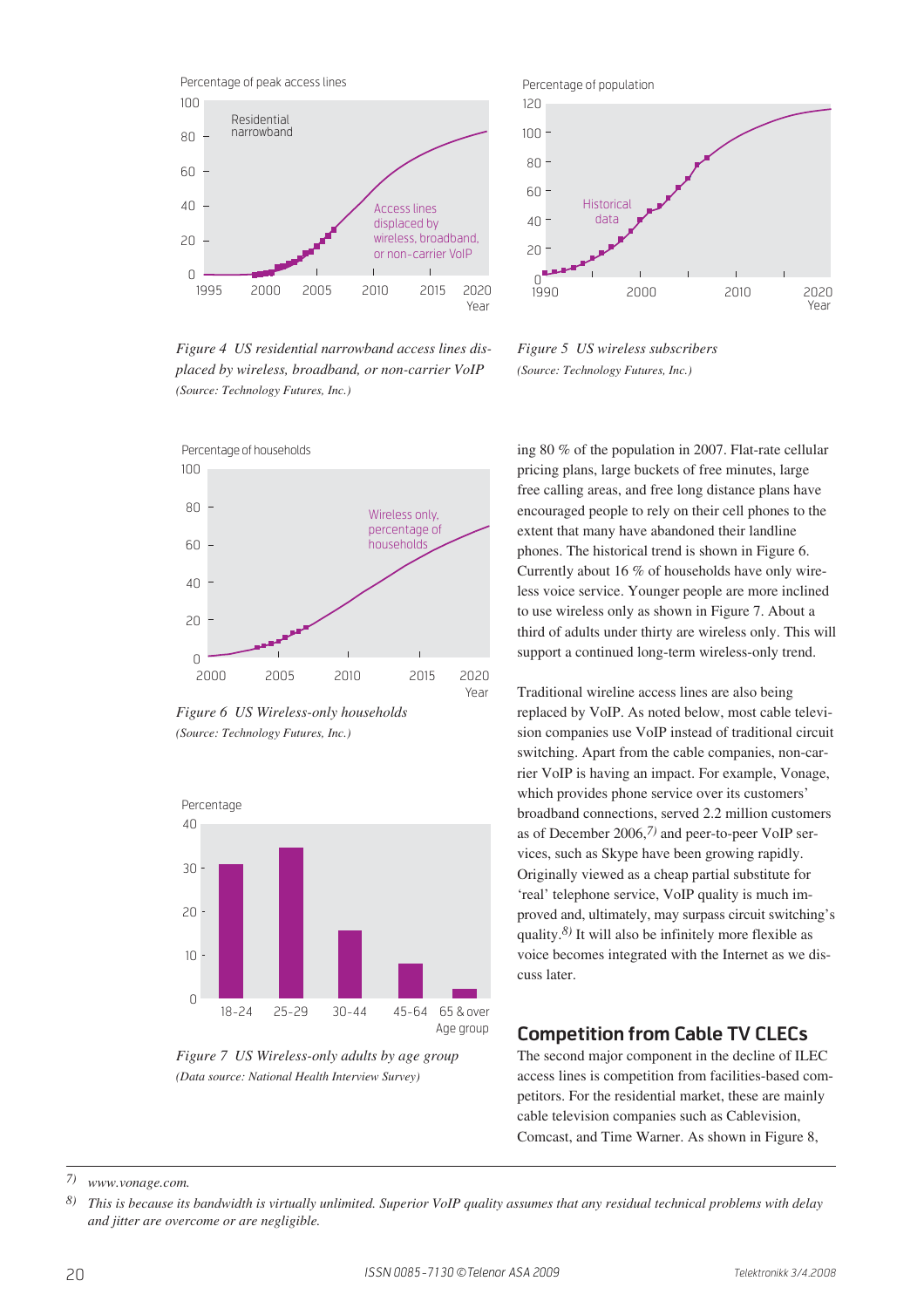

*Figure 8 US cable telephony market share (Source: Technology Futures, Inc.)*

cable telephony provided about 10 % of wireline access lines as of June 2007. For the first few years, only a few cable television companies offered voice telephony. These initially used traditional circuit switches. Now, most cable companies are offering voice telephony and are using the much cheaper VoIP technology. Thus, we expect the rate of penetration to increase rapidly as shown in the figure.

# **Broadband Internet Access**

As of June 2007, 60 % of US households subscribed to broadband services.*9)* Our forecast, shown in Figure 9, anticipates continued broadband growth, with broadband following a classical consumer electronics adoption pattern, ultimately achieving ubiquity similar to telephony, radio, and television. (We assume an ultimate 95 % penetration.) This reflects not only the rapid acceptance of broadband so far, but the prospect for it to serve as the basis for landline telephony,





entertainment (eg. video, music, and games), home offices, and other Internet applications. Cable modems have a 57 % share of the standard broadband market (10 Mb/s and below), compared with the 41 % share for DSL. As can be seen in Figure 10, cable telephone companies established an early lead in the late 1990s and the ILECs have been closing the gap ever since then. Fixed wireless broadband, including satellite broadband, comprises less than 2 %.*10)*

In the future, we expect mobile wireless to substitute for a significant number of wireline (and fixed wireless) connections, especially as wireless systems, such as WiMax and 4G, that have sufficient capacity to serve household applications on a large scale, are rolled out in the US over the next several years. Thus, our estimated 95 % ultimate household penetration includes wireless substitutes. Of course, there will be many people that will have both, just as many people have both fixed and mobile phones.

# **Increasing Data Rates**

Most US residential broadband customers still use first-generation broadband, nominally 1.5 Mb/s or second-generation broadband in the range of 3 Mb/s to 9 Mb/s mostly via DSL or cable modems. We have also begun the shift to much higher data rates in the neighborhood of 24 Mb/s, which we refer to here as very highspeed (VHS) broadband. The next shift to even higher rates of 50 Mb/s to 100 Mb/s is still a few years off for most people, although there are a few 50 Mb/s offerings to selected fiber customers. TFI's industry forecast for the transition to higher data rates is shown in Figure 11.*11)* Also shown is the





*Figure 10 US market shares of DSL, cable modems and fixed wireless for standard broadband (Source: Technology Futures, Inc.)*

*9) FCC. This excludes mobile wireless broadband, which the FCC now reports, but it includes a small percentage of fixed wireless broadband.*

*10) Estimated from FCC,* High-Speed Services for Internet Access: Status as of June 30, 2006 *(Dec 2006), Table 3, Excludes mobile wireless broadband.*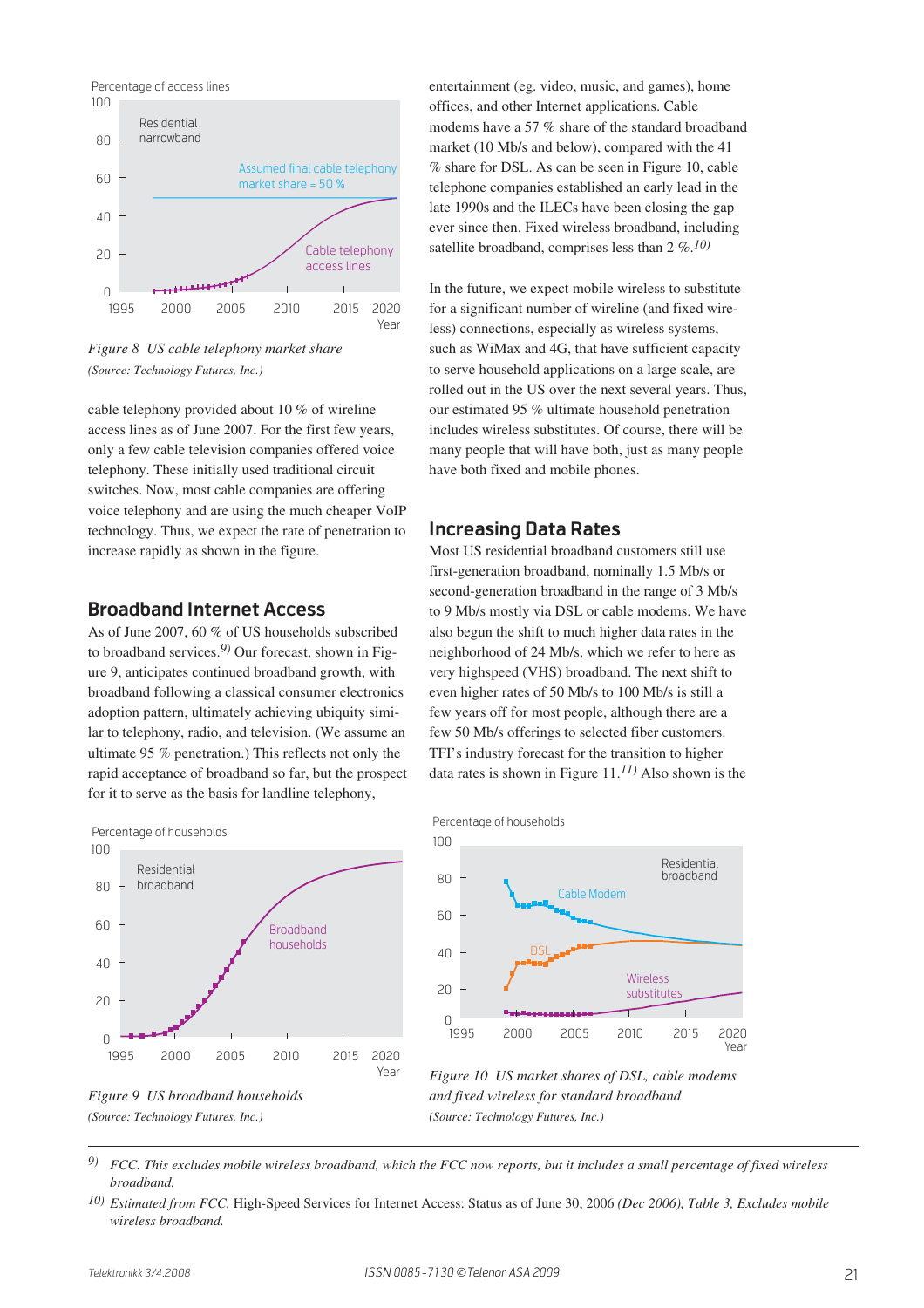

*Figure 11 US broadband households by nominal data rate (Data Source: FCC. Speeds are based on DSL & FTTL data. Excludes mobile wireless broadband) (Source: Technology Futures, Inc.)*

early data for the 6 Mb/s and 24 Mb/s categories, based on recent FCC data on broadband technologies.*12)*

The forecasts in Figure 11 are for homes subscribing to a service. Subscribership cannot exceed availability (ie. homes passed), and, in fact, there is a minimum availability to support a given level of subscribership.*13)* Figure 13 illustrates the estimated required availability for VHS broadband to support the subscriber forecast shown in Figure 11.*14)*



*Figure 13 VHS broadband required availability (Source: Technology Futures, Inc.)*



*Figure 12 Trend in residential access data rates (Source: Technology Futures, Inc.)*

# **Forecasts for IP Video**

Video services are probably the key driver for the deployment of systems that support increased subscriber bandwidth. We distinguish between three basic types of IP video:

- *Online Video*. Video clips over the open Internet. YouTube is an example of online video. Picture size, resolution, frame rates, quality, and length are limited by bandwidth and other factors.
- *IPTV*. Carrier-provided television service, competitive with cable television, that uses IP technology to deliver programming over a dedicated broadband link to the customer.
- *Internet TV*. Television, either streaming or downloaded, over the open Internet. Like online video, but with TV-like performance and program length. Like IPTV, but the carrier only provides the broadband channel, not the programming.

#### **Online Video**

Online video has opened a whole new realm of video communications, production, and distribution. For example, in April 2008, 82.1 million viewers watched 4.1 billion videos on YouTube.com alone.*15)* Almost one in three (32 %) of these frequent YouTube users

- *11) The forecast reflects the assumption that the average data rate increases by 42 % per year, the typical rate experienced with analog modems. This is roughly equivalent to quadrupling every four years or doubling every two years. It thus reflects Moore's Law, which implies that computer performance doubles every 18 months to two years (see Figure 12).*
- *12) We excluded cable modems in computing these percentages. Including them would show a higher penetration of the higher data rates. We were not able to confirm how close actual experienced data rates over cable's shared medium are to the advertised rates reported to the FCC. The 24 Mb/s nominal rate corresponds to the FCC range of 10–24 Mb/s.*
- *13) The quantitative relationship is based on analogies to other adoptions, specifically, cable television, pay cable, and pay-per-view. See L.K. Vanston, J.A. Marsh, and S.M. Hinton,* Telecommunications for Television/Advanced Television *(Austin, TX: Technology Futures, Inc., 1992), pp 123-144.*
- *14) The VHS broadband subscribership curve is the sum of the 24 Mb/s, 50 Mb/s and 100 Mb/s curves in Figure 11.*

*15) comScore Video Metrix, www.comscore.com*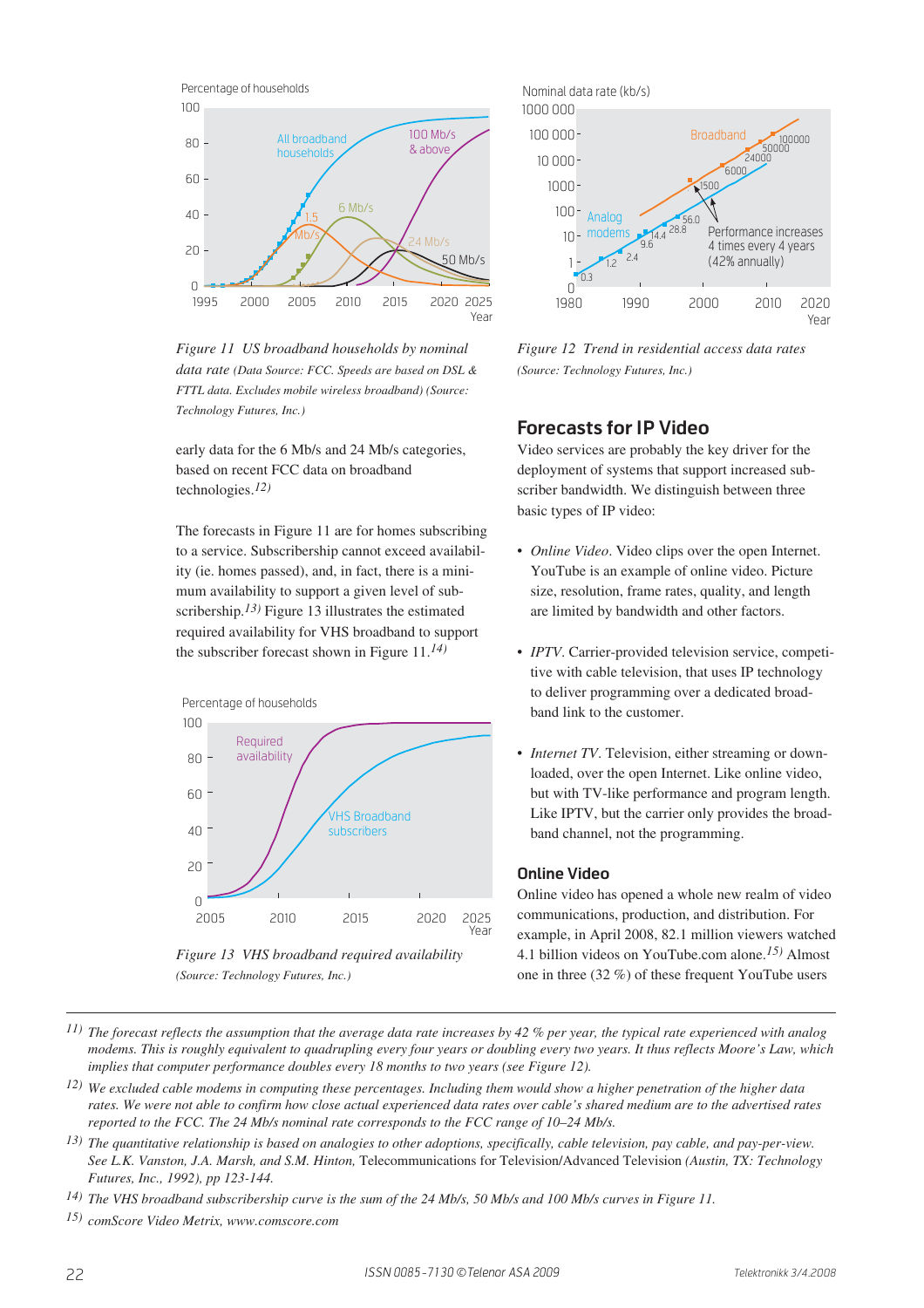say they are watching less TV as a result of the time they spend there.*16)* The left curve in Figure 14 shows the trend in the percentage of Internet users viewing online videos (of any type) at least once a week. The percentage is currently at about 75 % and forecast to rise to 90 % by 2010.

#### **Internet TV**

Online video is a precursor for Internet TV. It has shown that people want to acquire TV programming via the Internet. Now, it is a question of bandwidth (ie. quality) and digital rights management. Bandwidth is an issue because quality TV requires considerably higher resolution and duration than online video. Currently, about 25 % of Internet users stream TV shows or segments at least once a week. If it follows the same trend as online video, we would expect the level to reach 60 % by 2010 and 90 % by 2015, as shown in Figure 14. (Movies, being longer, require even more bandwidth, and will lag the TV forecast by a year or two.) Figure 15 compares the Internet TV forecast, put in terms of households, with the forecast for 6 Mb/s and above broadband from Figure 11. Although these were independently derived, they tell a consistent story: rapid development of demand for higher speed broadband services, with over 50 % of US households subscribing to it in 2010.

#### **IPTV**

IPTV is a way for ILECs to compete with cable television service using limited bandwidth. It is also a new service that can offer features and performance beyond that of normal cable television. IPTV is most important to those ILECs such as AT&T that are deploying fiber to the node which, unlike fiber to the premises, cannot deliver a standard RF cable television signal.

In the long run we expect the distinction between IPTV and Internet TV to blur, as will the distinction between computers and televisions. Put another way, when people expect to watch TV on their computers and access the Internet on their TVs, they will have similar expectations regarding the delivery channel.

## **High-Definition Television**

High-definition television (HDTV) has now penetrated about 20 % of US households as of yearend 2006 and is forecast to approach 50 % by 2010, as shown in Figure 16. Although HD requires more bandwidth than standard video, it is obviously now a requirement for any competitive television delivery





*Figure 14 US online video users and Internet TV users (Data source: OL Video: eMarketer, Nov 2006 & Comscore; OL TV: Online Publishers Assn) (Source: Technology Futures, Inc.)*



*Figure 15 Comparison of Internet TV and 6 Mb/s & above broadband forecasts (Source: Technology Futures, Inc.)*

system. Ultimately, any video application, whether broadcast or online, will need to deliver HD. As entertainment – eg. gaming, pay-per-view movies, and sports – continues to shift from broadcast to online delivery, HD will become as much a computer phenomenon as a television one.

As HDTV becomes prevalent, consumers will want to access HD programming via the Internet. Combining the Internet TV forecast*17)* and the HDTV forecast provides a forecast of Internet HDTV, as shown in Figure 17. According to this forecast, about 20 % of households will use Internet HDTV by 2010 and over 60 % by 2015. Figure 18 compares the Internet HDTV forecast with the forecast for 24 Mb/s and above broadband from Figure 13 above. As with Internet TV and 6 Mb/s broadband, they tell a consistent story: rapid development of demand for very

*<sup>16)</sup> Harris Interactive,* One-Third of Frequent YouTube Users are Watching Less TV to Watch Videos Online*, Press Release, Rochester, N.Y., January 29, 2007.*

*<sup>17)</sup> Here the Internet TV forecast is translated from percentage of Internet users to percentage of all households.*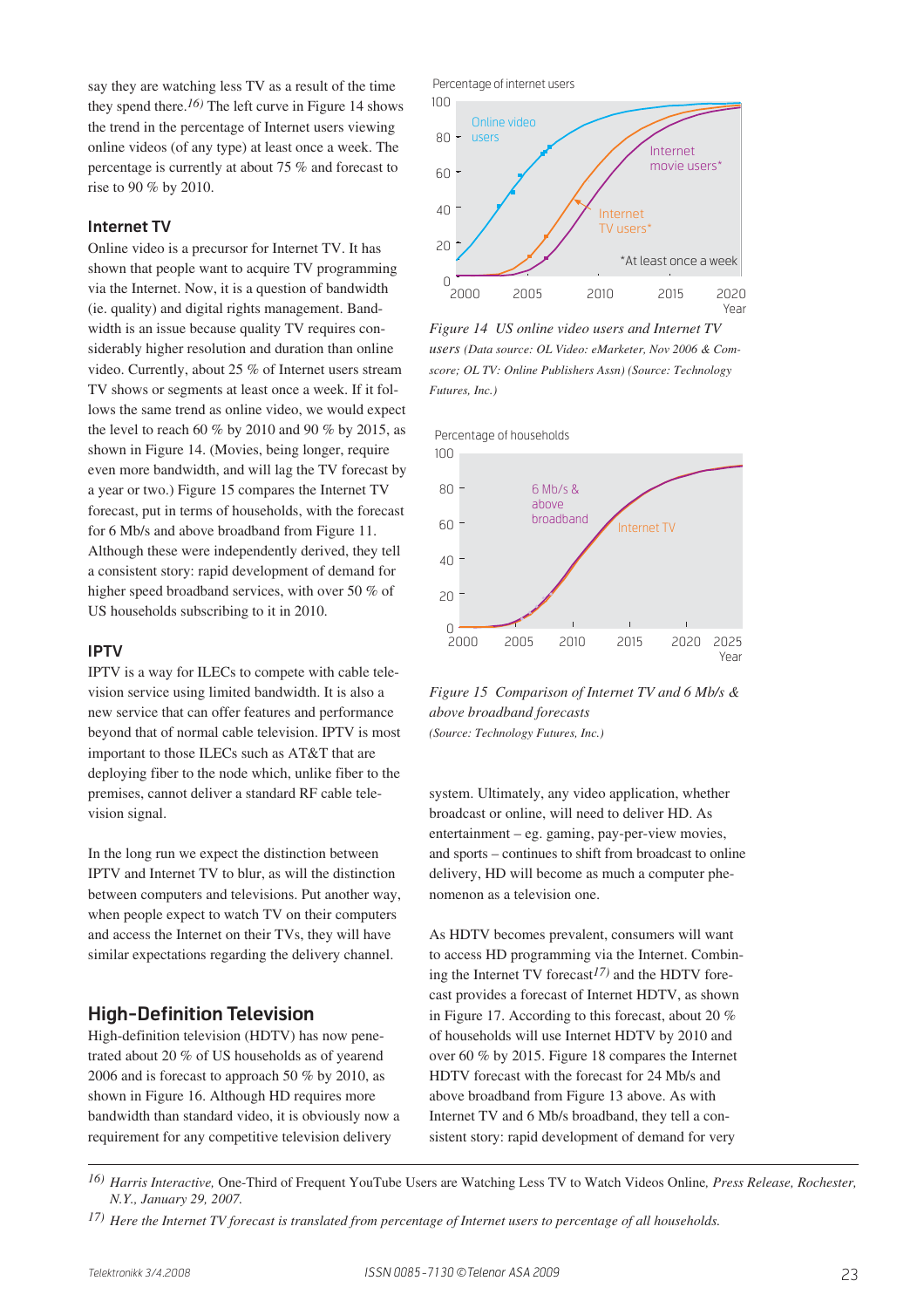

*Figure 16 US HDTV households (Data sources: Various) (Source: Technology Futures, Inc.)*





high speed broadband service, with over 50 % of US households subscribing to VHS broadband in 2015.

# **Fiber in the Loop**

The shift to VHS broadband (24 Mb/s and above) requires fiber-based loop architectures. In the US, both fiber to the node (FTTN) and fiber to the premises (FTTP) architectures are being deployed for VHS broadband. Verizon is deploying FTTP in selected service areas under the brand name FiOS and AT&T is deploying FTTN in existing neighborhoods and FTTP in new neighborhoods, both under the brand name U-Verse. (The other major US ILEC, Qwest has announced a strategy similar to AT&T's, but less expansive.) Figure 19 shows the historical data and current plans by Verizon and AT&T for deployment of their VHS fiber alternatives. Both plan to pass about 50 % of the households in their service areas by 2010. The figure also shows our forecast for deployment to the remaining homes by the industry leaders, as well as an estimate of deployment by Qwest and smaller ILECs. As shown in Figure 20,



VHS subscribers

Internet HDT forecast

*(Source: Technology Futures, Inc.)*

Percentage of households

20

40

60

80

100



*Figure 19 Deployment of very high speed fiber (Source: Technology Futures, Inc.)*

Percentage of access lines



*Figure 20 Comparison of deployment of VHS fiber and VHS broadband availability (Source: Technology Futures, Inc.)*

deployment of VHS fiber by the US ILECs meets the estimated availability requirement that was shown in Figure 13.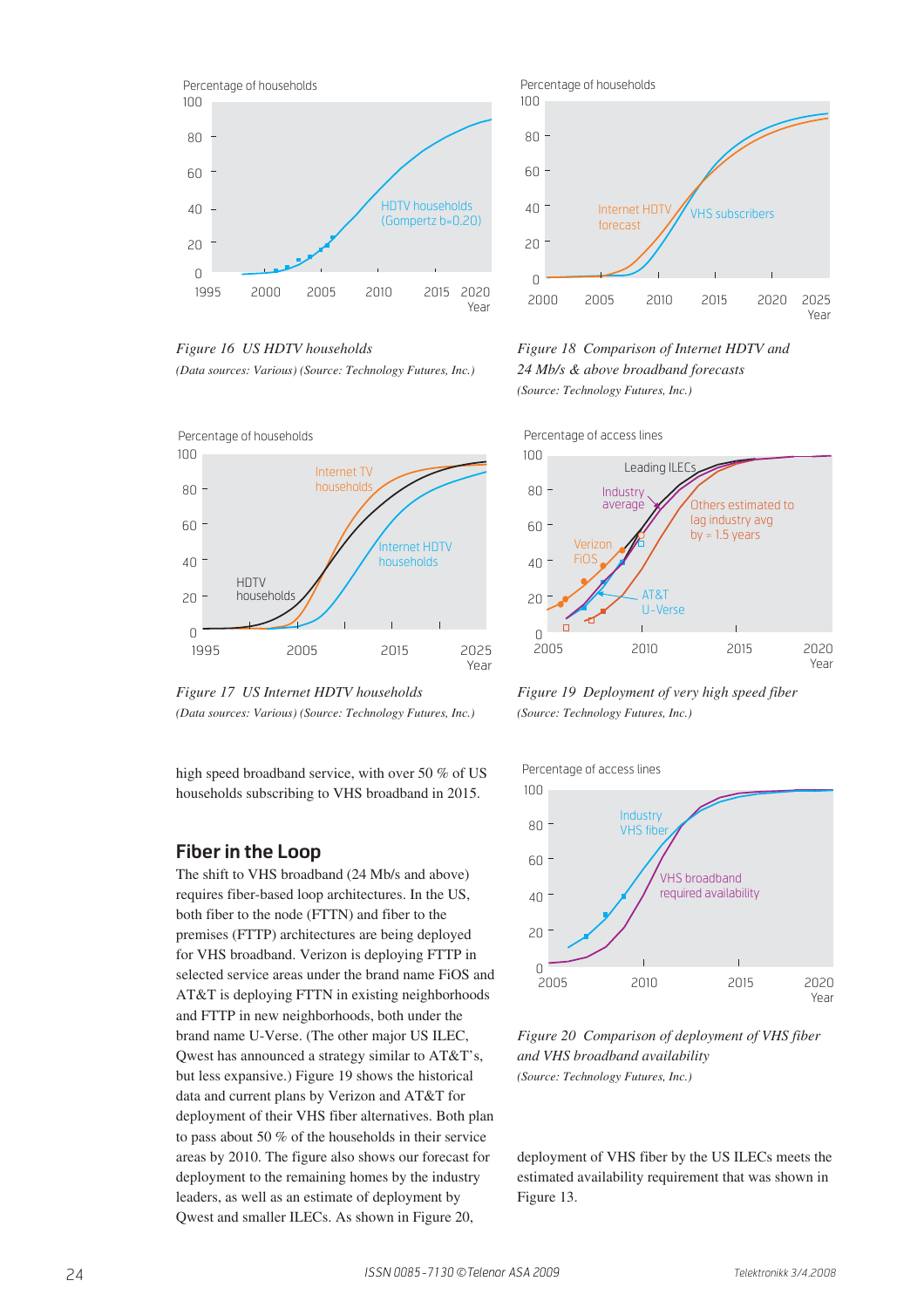Percentage of access lines



*Figure 21 Potential conversion from FTTN to FTTP (Source: Technology Futures, Inc.)*

An interesting question is whether and when the US ILECs that have selected FTTN will convert to FTTP. It is too early to tell for sure, but our best estimate is that the conversion will occur as demand for 50 Mb/s and 100 Mb/s broadband develops as illustrated in Figure 21.



*Figure 22 Traffic forecast for the backbone Internet (Data source: Minnesota Internet Traffic Studies (MINTS) (Source: Technology Futures, Inc.)*



*Figure 23 AT&T IP backbone projected traffic growth (Source: AT&T 2007 Analyst Conference)*

## **Long Distance Transport**

Technology change, convergence, and the growth in Internet traffic are also having major impacts on the US long distance network. IP traffic has been growing at an annual rate of between 50 % and 60 % for the last several years.*18)* TFI estimates that it will continue to average about 50 % indefinitely, as shown in Figure 22, although there will be years where it is higher or lower. For a specific example, AT&T is projecting about 60 % growth (doubling every year-and-a-half) for its IP backbone, with most of this traffic devoted to Web-based and peer-to-peer applications, as shown in Figure 23.

Long distance operators will have to make nearly continuous upgrades in fiber optic transmission equipment to keep up with the growth in Internet bandwidth and traffic. Most transmission is currently on first and second generation Dense Wavelength Multiplexing (DWDM) systems operating at up to 10 Gb/s per wavelength. Some 40 Gb/s capacity is being installed, but as shown in Figure 24, we expect that 100 Gb/s, not 40 Gb/s, will play the larger role in the future. Most operators will also need to replace fiber optic cable to efficiently provide higher-speed transmission, especially as speeds reach 100 Gb/s per wavelength and above. It is very unlikely that the industry will light more than a fraction of the fiber strands in its long distance fiber optic cable. Long distance operators generally prefer to upgrade transmission equipment rather than light fiber in response to increased demand. This approach is sufficient to keep up with projected traffic growth for most companies. However, the industry may install new fiber to enable the most advanced transmission technologies.



*Figure 24 Long distance fiber optic transmission systems by generation, industry average (Data estimated, based on various sources) (Source: Technology Futures, Inc.)*

*18) Although this is less than the 100 % annual growth rate the Internet was experiencing at the turn of the century, and still less than the 900 % growth rate that was reported in the mid-1990s, it is still quite high.*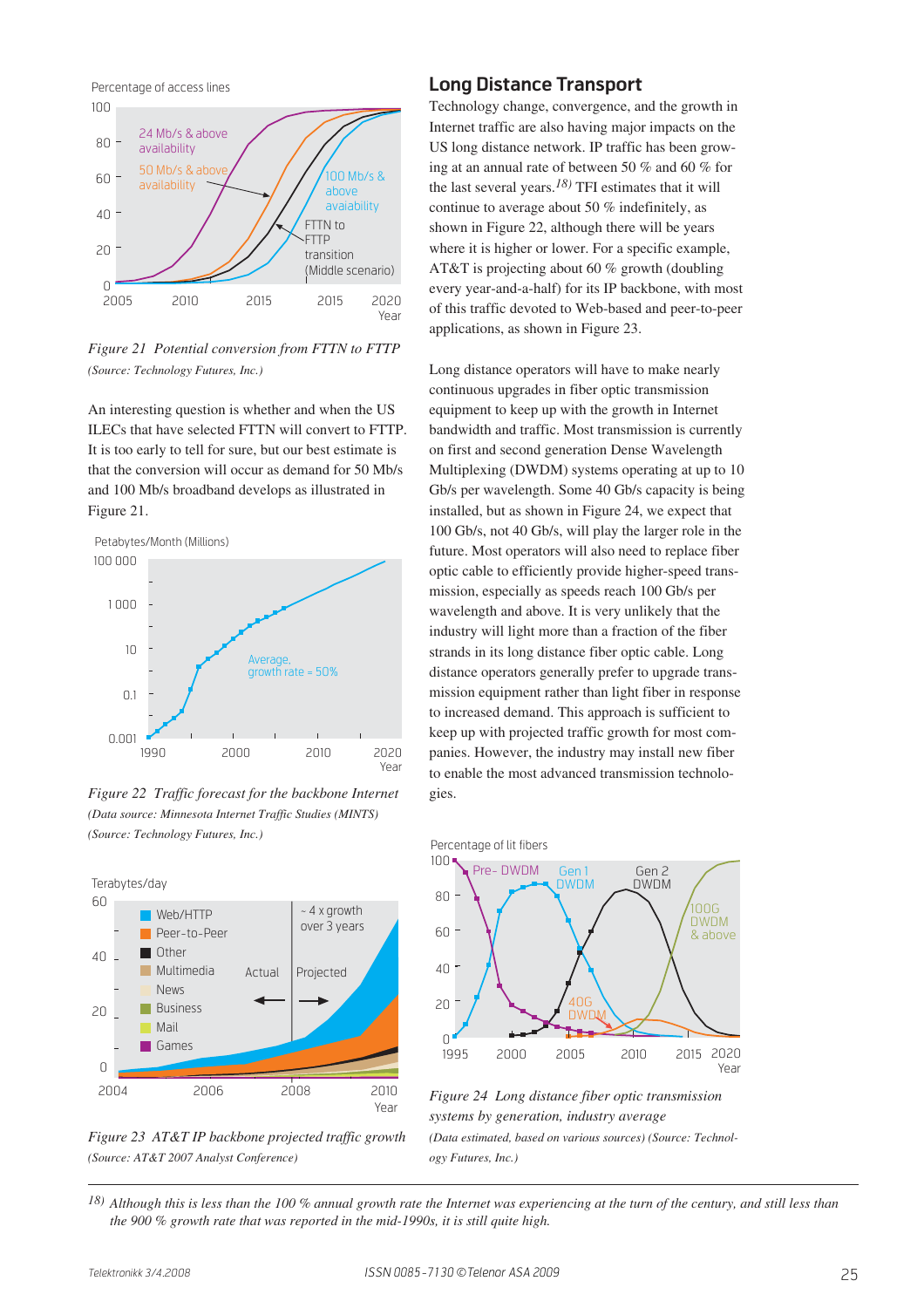

*Figure 25 US wireless generations*

*(Historical data source: CTIA & ITU) (Source: Technology Futures, Inc.)*



*Figure 26 US wireless mobile broadband (Source: Technology Futures, Inc.)*

Regarding switching, the traditional long distance carriers (AT&T, Verizon, and Sprint) have begun a transition from a circuit-oriented architecture based on SONET, ATM, and circuit switches to a packetoriented network based on IP MPLS technology. This transition will largely be complete by about 2015. The nontraditional carriers (Qwest and Level 3) started with IP technology, but they, as well, face continued requirements for modernization.

# **Wireless Broadband**

Wireless broadband allows users to connect to the Internet at speeds comparable to the first generation of DSL and cable modems. It is coming primarily from two directions: the cellular telephone world and the data communications world.

#### **Cellular 3G and 4G**

For the last decade, the cellular industry has been steadily upgrading from a voice-only network to a voice and data network with increasing bandwidth. Over this period, the cell phone has evolved from being a wireless telephone to a universal device for talking, texting, photos, videos, music, games, calculating, etc. As shown in Figure 25, there have been four major generations of equipment, with the most advanced generation being 3G. The previous generation, 2.5G, enabled narrowband applications like picture sharing and downloading tunes, whereas 3G offers enough bandwidth (400 to 700 kb/s) to handle broadband applications. However, system capacity is much less than DSL and cable modems, meaning that it cannot handle lots of customers using data intensive applications without bogging down. It also costs more  $-$  \$ 60 per month, but it is mobile with lots of coverage, explaining its rapidly growing popularity (see Figure 26). For example, mobile wireless data users increased from below one million in June 2005 to over 35 million in June 2007.*19)*

The next cellular generation, 4G, will operate at much higher capacity and provide much more bandwidth per user owing the greater spectral efficiency of the underlying technologies. As with previous generations there are competing standards, namely LTE from the GSM world and UMB from the CDMA world, not to mention WiMAX, discussed next. Whichever standard, 4G puts wireless broadband in direct competition with cable modems and DSL, but with the added advantage of mobility. As shown in Figure 24, we forecast that most users will have 4G by 2015, about the same time wireline broadband will have completed its move to VHS broadband (which has significantly higher capacity than 4G).

#### **WiMAX**

WiMAX was originally promoted by the data communications industry as an alternative way to provide broadband to stationary computer users.*20)* Clearwire, founded in 2003, offers service in dozens of mostly smaller markets providing up to 1.5 Mb/s and competing directly with DSL and cable modem service. However, the third largest U.S. cellular provider, Sprint Nextel, controls the lion's share of the currently available WiMAX spectrum in the major metropolitan areas (85 % of pops in the top 100 BTAs). In 2007 Sprint Nextel chose the mobile version of WiMAX, called 802.16e, making it competitive with 3G cellular. With its large amount of spectrum (120 MHz in most population centers) and high spectral efficiency,

*<sup>19)</sup> FCC,* Local Telephone Competition: Status as of June 30, 2007*.*

<sup>&</sup>lt;sup>20)</sup> For an analysis of the capacity and costs of WiMAX, see L.K. Vanston, Assessment of Wireless Broadband as a Competitor to Wireline Broadband *(Austin, TX: Technology Futures, Inc., 2006)*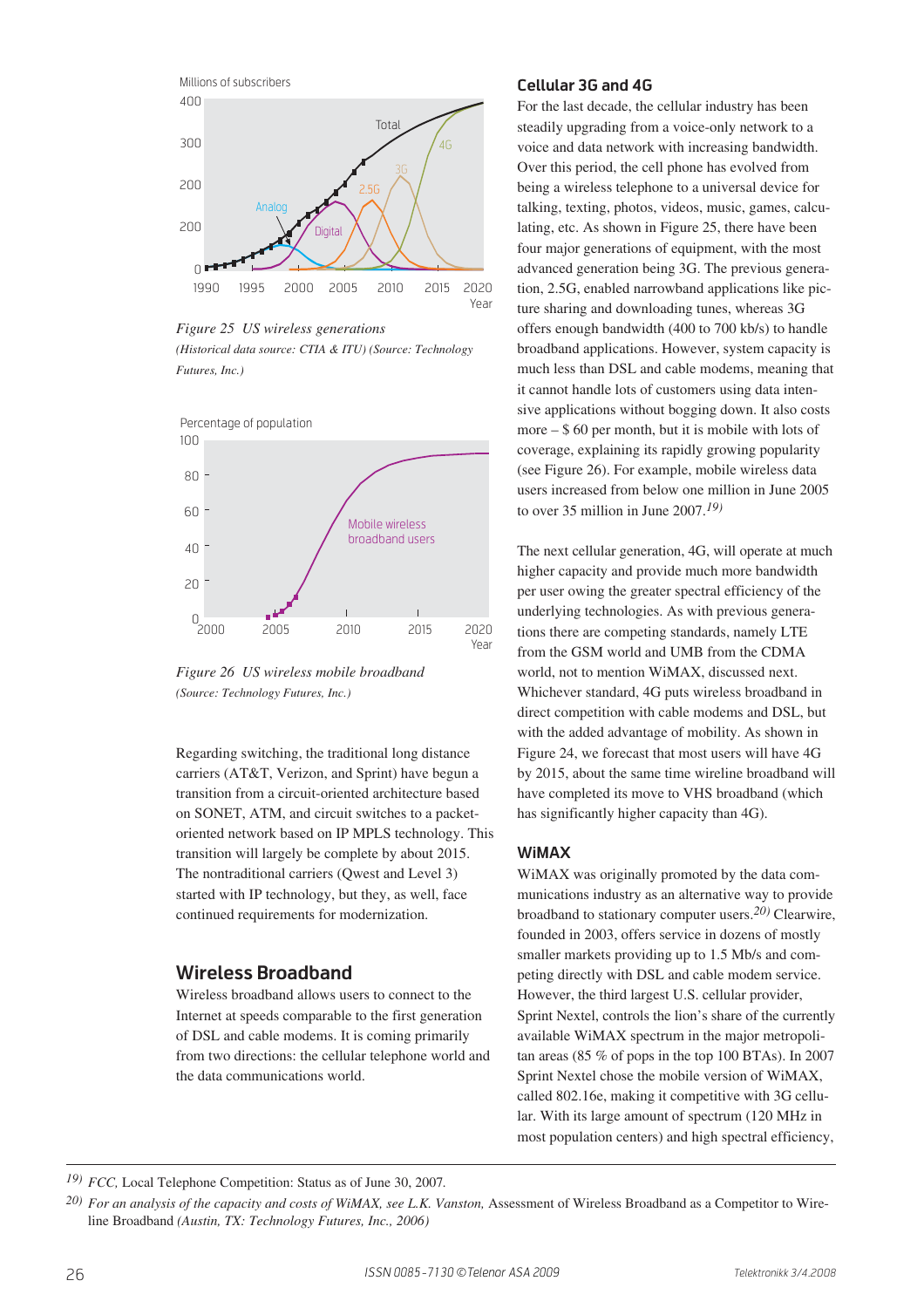the network will have much larger capacity than 3G and, in fact, the company is referring to it as 4G.

In May 2008, a consortium was formed to build and operate a national WiMAX network combining Clearwire and Sprint Nextel operations. The other members are Comcast and Time-Warner (two of the largest US cable television operators), Intel, and Google. They plan to complete the network in about two years. The strategic motivations are clear: Sprint Nextel gets a head start on its larger cellular rivals, AT&T and Verizon, plus the ability to compete with their broadband services. The cable companies get the fourth part of their quadruple play, plus mobile access for online video. Intel will sell a lot of chips. And, as discussed below, Google gets access to its users, wherever they happen to be, via a mobile broadband interface over which it has at least partial control.

### **Internet Voice (VoIP)**

VoIP uses Internet technology (packet switching) instead of traditional telephone technology (circuit switching) to make voice phone calls. There are several forms of VoIP. With one form, VoIP is used internally by the carrier (or carriers) offering what otherwise appears to be standard telephone service. For example, the digital telephone service offered by most cable companies uses VoIP. The carriers use this technology because it is more efficient, cutting the cost of switching by at least half compared to traditional circuit switching. Similarly, many enterprises are also adopting VoIP on their private networks.

With their tremendous imbedded base. ILECs have been slow to abandon their traditional circuit switches in favor of VoIP. Even when they connect a home with VHS fiber, they currently leave the existing metallic cable in place and provide voice service over it and the existing narrowband switch. However, TFI studies*21)* indicate that, by 2010, the savings in operations costs achieved by converting these services to VoIP over the broadband link will outweigh the cost of conversion and other constraints. In the meantime, ILECs are promoting VoIP services to their VHS broadband customers.*22)* (This is equivalent to a customer-initiated conversion from circuit to packet switching.) Figure 27 shows our forecast for the substitution of packet for circuit switching, based on these two factors, combined with the overall loss of ILEC access lines.

The adoption of VoIP by ILECs will make voice service less expensive and make traditional switching obsolete, but it won't change the business fundamentally. Another form of VoIP, non-carrier VoIP, will change everything. Non-carrier VoIP includes peerto-peer services like Skype that run directly on the Internet. It also includes voice services tied to instant messaging service such as MSN Messenger, AOL Messenger, Yahoo! Messenger Voice Chat, and Google Talk. Finally, there are a virtually unlimited number of potential integrated applications including interactive games, unified messaging, help desks, net meetings. Although non-carrier VoIP can be used to make cheap calls, the real potential is in these integrated applications where voice is simply an element of a larger experience. VoIP makes voice part of the hyper-dynamic Internet world, subject to all the creativity, new ideas, and danger on an international scale.

Further, this world is not limited to the wireline Internet, but includes wireless as well, especially now that we have wireless broadband. Most wireless voice today goes through the normal voice channel controlled and switched by the cellular operator. However, sophisticated handsets can do VoIP over a wireless broadband connection without the operator's involvement. Given that cellular operators control much of the US handset market, this may take some time. However, with 3G communications already in laptops and PDAs, and with the convergence of devices, it is only that … a matter of time.

A precursor indicating the potential of marrying wireless, voice, and the Internet is an experimental directory assistance service by Google where users dial a





*Figure 27 US ILEC narrowband access lines on circuit and packet switching (Source: Technology Futures, Inc.)*

*<sup>21)</sup> L.K. Vanston,* The Conversion of Narrowband Access Lines to VHS Broadband Facilities: Analyses & Forecasts *(Austin, TX: Technology Futures, Inc., 2007)*

*<sup>22)</sup> Steve Taylor and Larry Hetlick, AT&T Moves Ahead with IMS, Unveils VoIP Service for its IPTV Customers,* Network World *(January 30, 2008).*